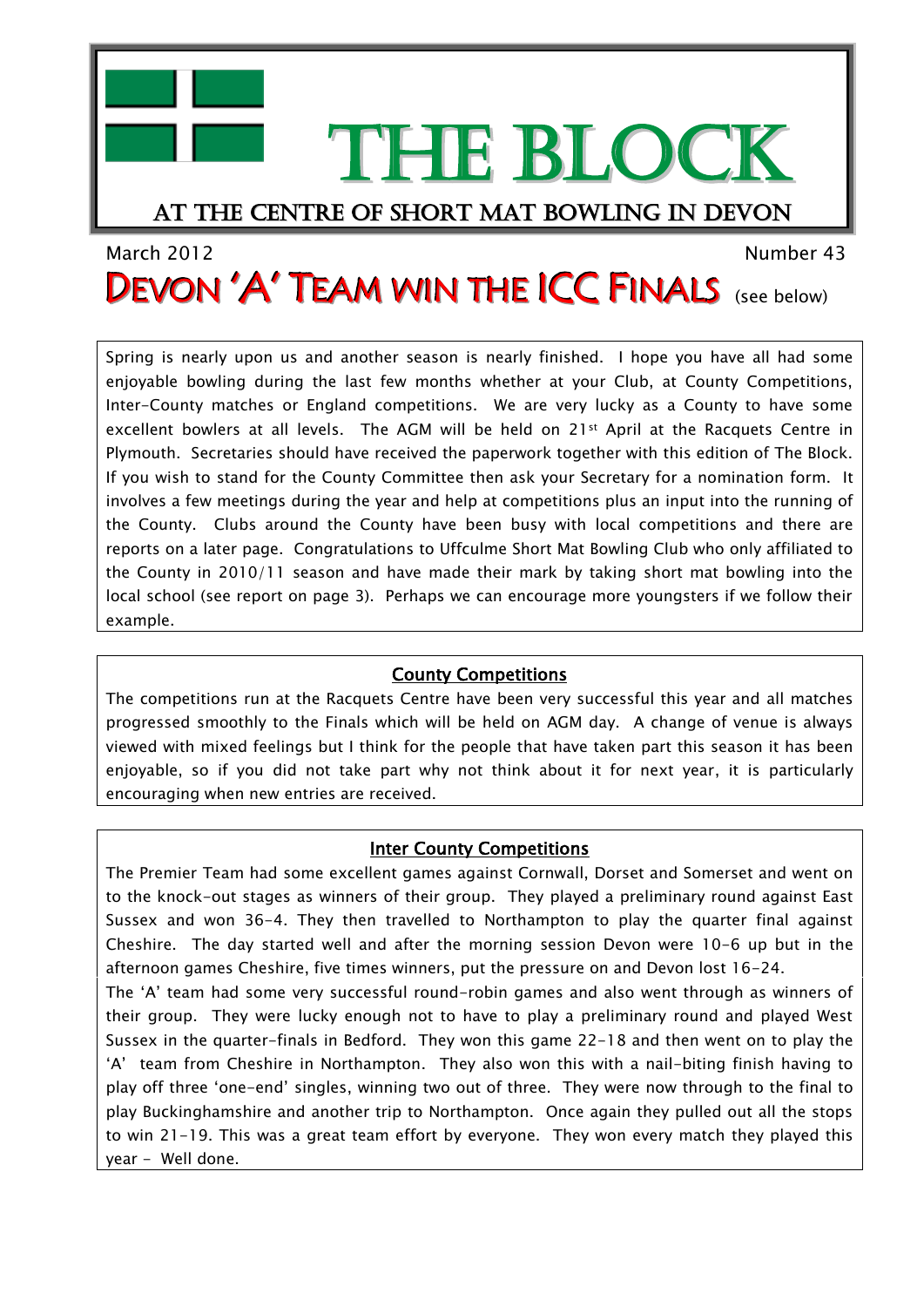#### The Brian Medland Memorial Trophy (Mixed Fours)

This was a mixed Fours Tournament held on 11<sup>th</sup> February 2012. I would like to thank the Devon County S.M.B.A. Committee for making this event possible and I am sure Brian would have been thrilled. I am very grateful to Irene and John for making it a day to remember and most of all the bowlers, because without them this event would not have been possible. My congratulations go to the winners, Wonford S.M.B.C. and to Abbotskerswell S.M.B.C. the runners-up. Once again many thanks to you all. The runners-up eam Medland.

#### Merton S.M.B.C.

The Merton Short Mat Bowling Club's 2011 Clinton Gates Tournament was held at the Clinton Hall on Saturday 3rd December and was sponsored by W.H. Bond. Unlike last year, the day proved OK for travelling but we did unfortunately lose one team to illness. In order for the tournament to proceed we made up the sixteenth team from our kitchen volunteers; thanks Jeanie for sparing them from their duties! The winners were Goodleigh who won all four games assuring them of victory. Second place was awarded to Wick who narrowly beat Beaford and Westward Ho! all three clubs having won three and lost one game. The final decision was made based on match points. Our next tournament will be held on 30th June 2012. Please make a note in your diary.

Julie Stacey Merton SMBC.

#### Bradworthy SMBC

On Saturday 12th November Bradworthy Short Mat Bowling Club hosted their annual tournament in the Memorial Hall, for the Charity Shield which has been sponsored for 17 years by H.J. Wickett & Co., Motor Engineers of Bradworthy and raises funds for local good causes. The Tournament attracted an entry of 16 teams from North Devon and North Cornwall Bowling Clubs, namely Beaford (2), Bishops Nympton (2), Christ Church Barnstaple, Fremington, Hartland, Holsworthy (2) Topsy (Stratton), Torrington, Westward Ho! (2) Wick (2) and Woolsery. The Chairman welcomed all the players and after two minutes silence for Remembrance Day play commenced. The bowling was, as usual, very competitive but played in a friendly spirit with the result in doubt until the final wood had been delivered. The winners were Topsy (Stratton) with Torrington as runners-up. Lunch was provided by the ladies of Bradworthy SMBC followed by an afternoon tea. The presentation of the Shield and trophies to the winners and runners up was made by Keith Prance of H.J. Wickett, who thanked Bradworthy SMBC for organising the tournament and hoped everyone had a good days bowling and said he would be pleased to sponsor the tournament again next Year. Bradworthy Short Mat Bowling Club is pleased to advise that in 2012 they will celebrate their 20th Anniversary having been members o0f the North Devon & North Cornwall Short Mat Bowling Federation (formerly the Tony Stephens League) since April 1992. We hope that clubs who have supported our tournaments over the last 17 years will do so again in our  $20<sup>th</sup>$  year.

Brian Cunnold, Chairman, Bradworthy SMBC

#### New Club

Welcome to Bishops Nympton who are now affiliated to Devon County S.M.B.A. the contact at the Club is Colin Lincoln 07505524218 e-mail:-colin.lincoln@te.com